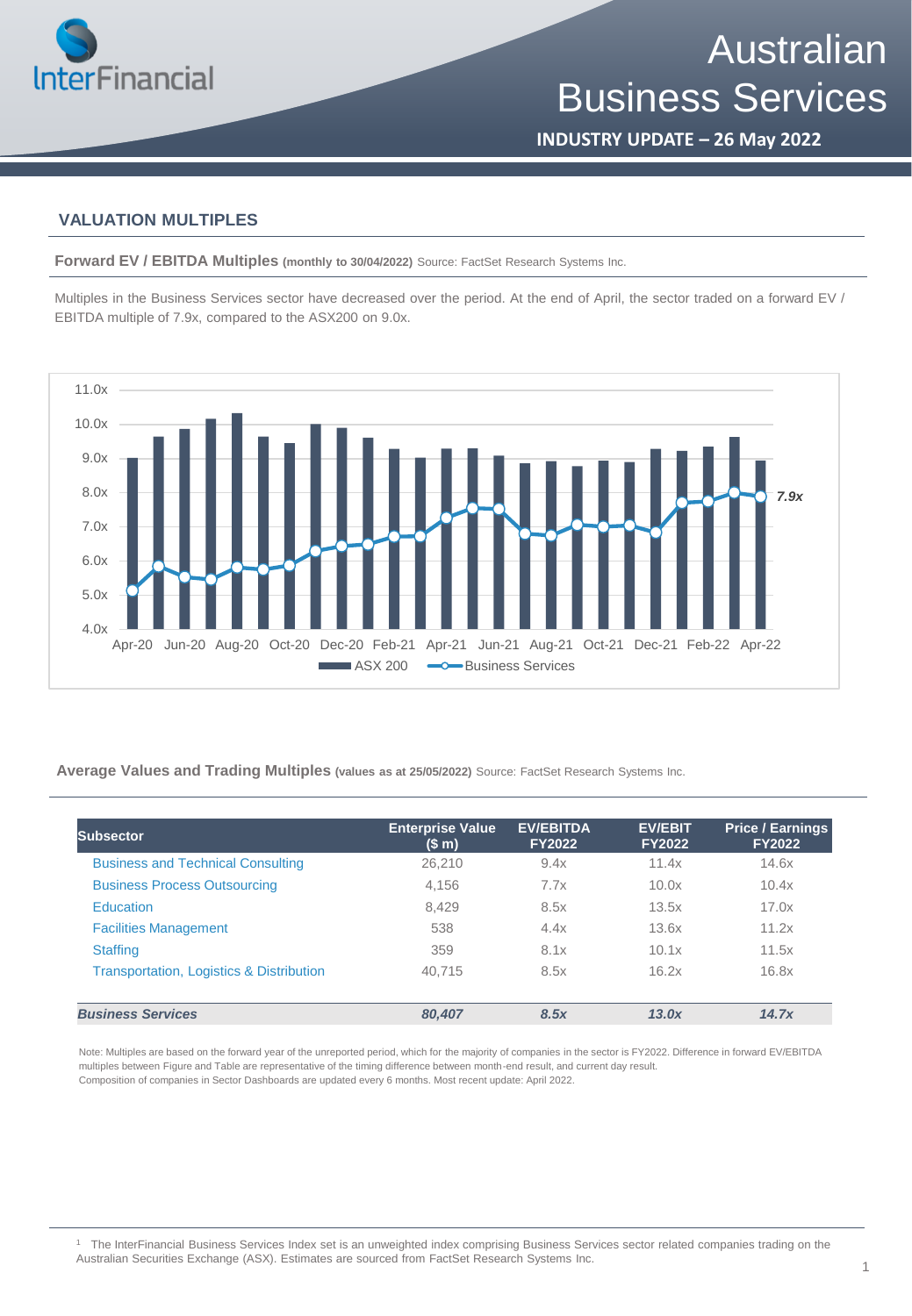

# Australian Business Services

**INDUSTRY UPDATE – 26 May 2022**

# **MERGER & ACQUISITION NEWS…**

**Only About Children** 

#### Value: AUD 450.0 m

**Bright Horizons,** an American based provider of education and childcare services, has acquired a 100% stake of **Only About Children,** an Australian childcare and early education provider.



**Bright Horizons** 



Value: AUD 614.0 m

**Qantas**, one of Australia's leading airline companies has acquired Australian-based airline **Alliance Aviation Services**. Qantas bought just under 20% of Alliance, with the remaining 80% being acquired via a scheme of arrangement.

### **CrescentCapitalPartners**





access

Value: AUD 70.0 m

**Crescent Capital Partners** has acquired a 50% stake in **Green Leaves Early Learning**, an Australia-based childcare business.



**Reckon Limited** has entered into an agreement with **Access Group** to sell its **Accountants Practice Management Group** in an all-cash sale.



Value: AUD 10.0 m

**Iceman Group's** refrigerated trailers has been acquired by **Redwood North**. Redwood North will bolt the assets onto its existing trucking business **Scully RSV**.

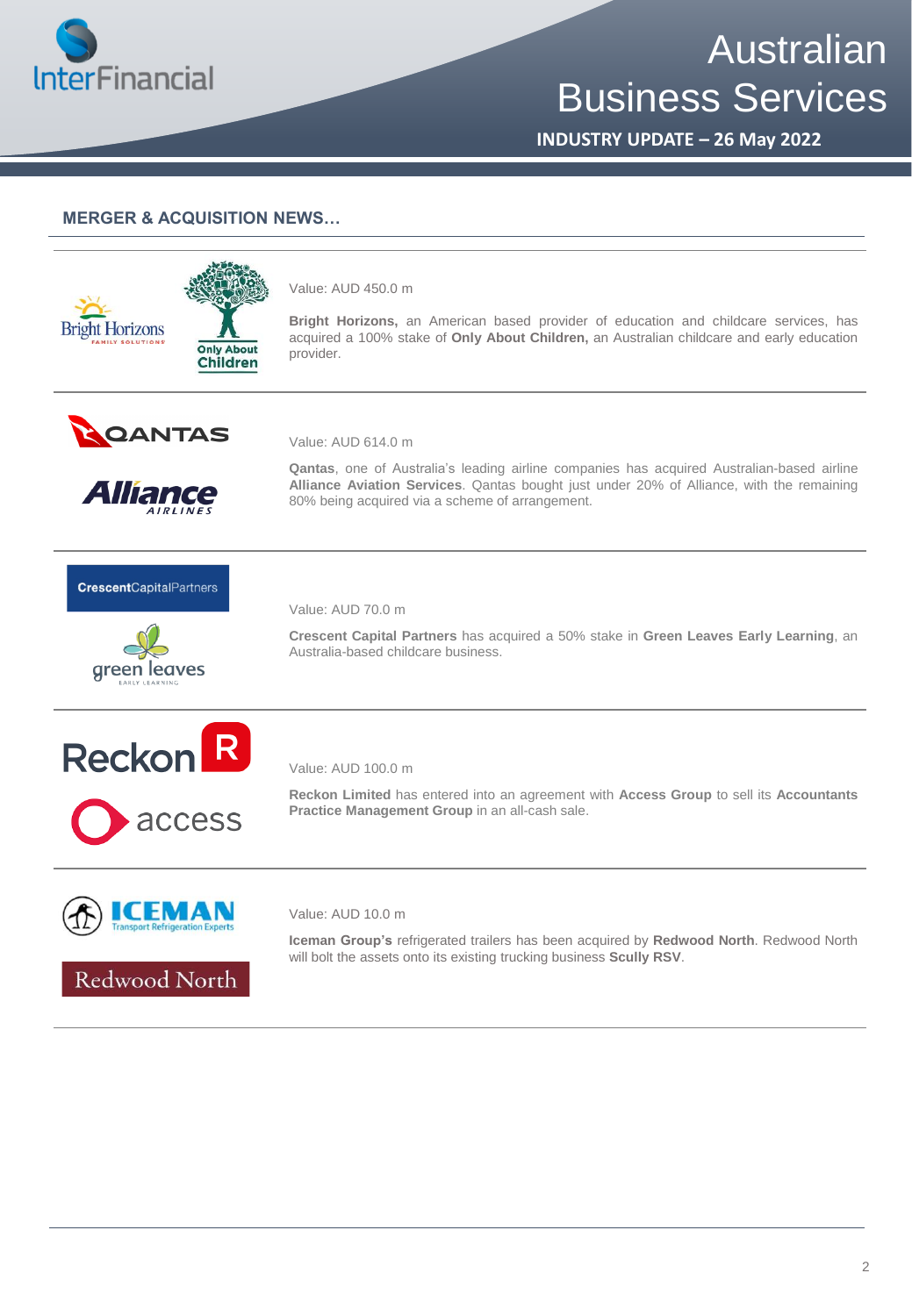

Australian Business Services

**INDUSTRY UPDATE – 26 May 2022**

# **SERVING UP SOME SUPPOSITION…**

- **CVC Emerging Companies** has invested AUD 7m (USD 5m) into **Cloudwerx**, an Australian Salesforce consulting business. CVC's investment will enable the group to double its staff numbers and pursue bolt-on acquisitions.
- **PAL Aerospace**, a Canada-based aerospace and defence business, is considering an offer for **Cobham Aviation**'s special missions' unit. The business is expected to generate revenue of AUD 180m (USD 127m) in FY22.
- **Regional Express**, an Australia-based airline, is eyeing **Cobham Aviation**'s fly-in, fly-out services unit. The unit has around 430 employees and 19 operational aircraft.
- **Computershare**, an Australia-based share registries and computer bureaus company, could look at a potential sale of its US mortgage services business down the road after closing the sale of its UK business.
- **Shippit**, an Australia-based logistics tech start-up, has raised AUD 65m (USD 47m) from US and Australian investors which values the company at AUD 300m.
- **Airwallex**, a global fintech platform sponsored by **Tencent Holdings**, is working on a USD 150m extension of its latest Series E round.
- **T-Shirt Ventures**, an Australia-based National Disability Insurance Scheme (NDIS) services business, is looking to raise up to AUD 40m (USD 29m) in a private funding round.
- Japanese trading house **Mitsu & Co** has become a strategic minority investor in carbon farming services provider **Climate Friendly**.
- **Cluey**, an Australian online learning support and school tutoring company, is seeking acquisitions in the UK to accelerate its growth. The company sees acquiring an existing business as a quicker way to scale in the UK.
- **Australian Retirement Trust** is partnering with **Macquarie Asset Management** and **Aware Super** to bid for **VicRoads**. Other potential bidders include **Morrison & Co**, **Brookfield** and **Plenary Group**.
- **Lionheart III Corp**, a Florida-based blank check company, is discussing a potential private investment in **Security Matters**, an Australian chemical-based hidden barcode system firm. Security matters has a market cap of AUD 30m.
- **Adatree**, an Australian consumer data right technology company, is seeking to raise capital in a Series A round to enter Canada and New Zealand.
- Australian container supplier **SCF** owner **Intermediate Capital** has shelved the ongoing process to sell the business, SCF was expected to be sold for more than AD 300m.